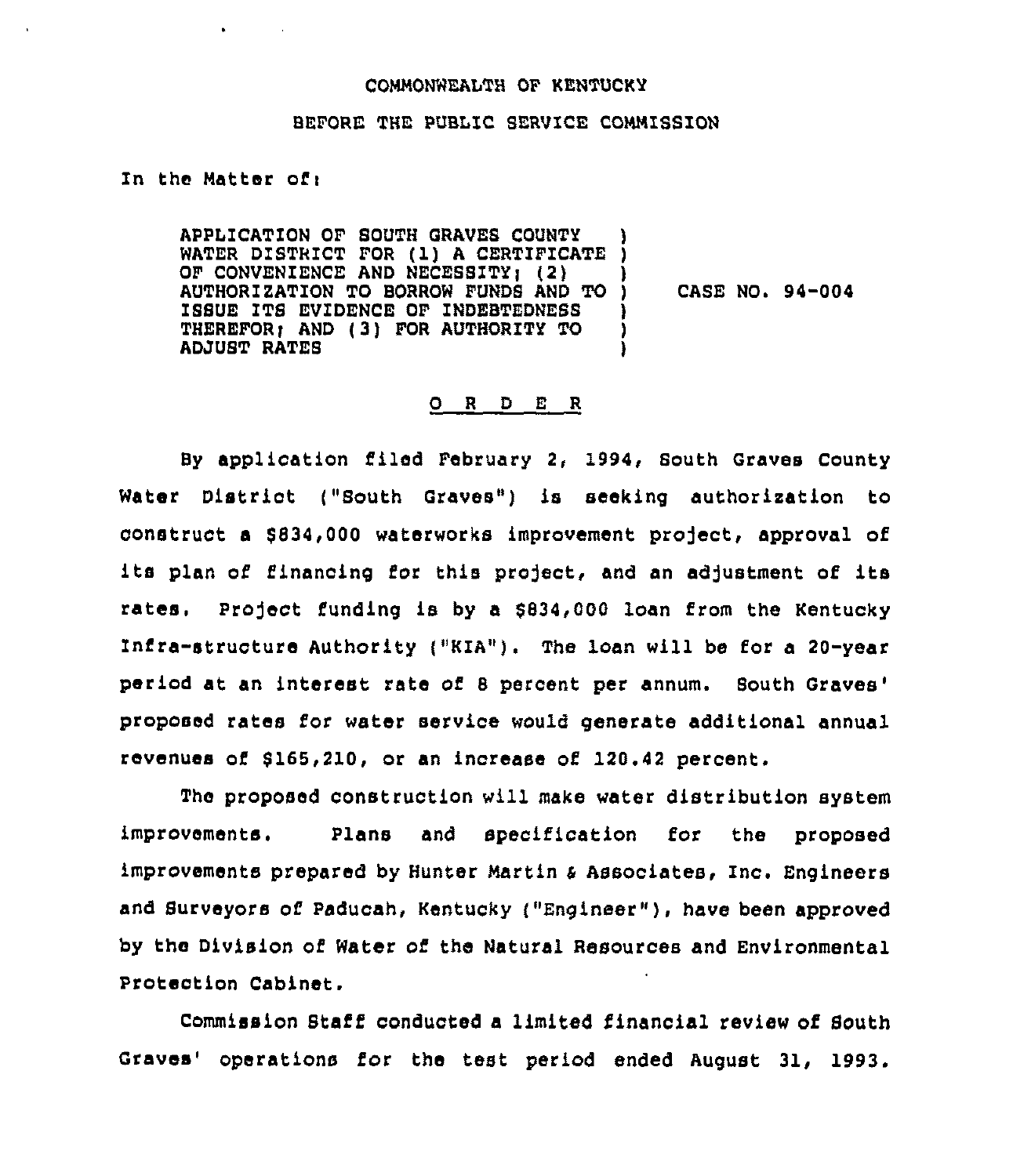Based upon this review, Commission Staff issued a report on April 18, 1994 recommending an increase in annual operating revenues of \$157,521.

 $\mathbf{v} = \mathbf{v} \times \mathbf{v}$  ,  $\mathbf{v} = \mathbf{v} \times \mathbf{v}$ 

Sy Order dated April 18, 1994, the Commission advised South Graves that comments on the Staff Report or a request for a public hearing must be submitted no later than May 3, 1994 or this case would stand submitted to the Commission for decision. On April 26, 1994, South Graves accepted the findings of the Staff Report.

The Commission, having reviewed the evidence of record and being otherwise sufficiently advised, finds that:

1. Public convenience and necessity require that the construction proposed be performed and that a Certificate of Public Convenience and Necessity be granted.

2. The proposed construction consists of about 7.5 miles of 8-, 6-, 4-, 3-, and 2-inch diameter pipelines, a water storage tank, and related appurtenances. After allowances are made for fees, contingencies, and other indirect costs, the total cost of this project is approximately \$834,000.

3. South Graves should monitor the adequacies of the expanded water distribution system after construction. If the level of service is inadequate or declining or the pressure to any customer is outside the requirements of 807 KAR 5:066, Section 5(1), South Graves should take immediate action to maintain the level of service in conformance with the regulations of the Commission.

 $-2-$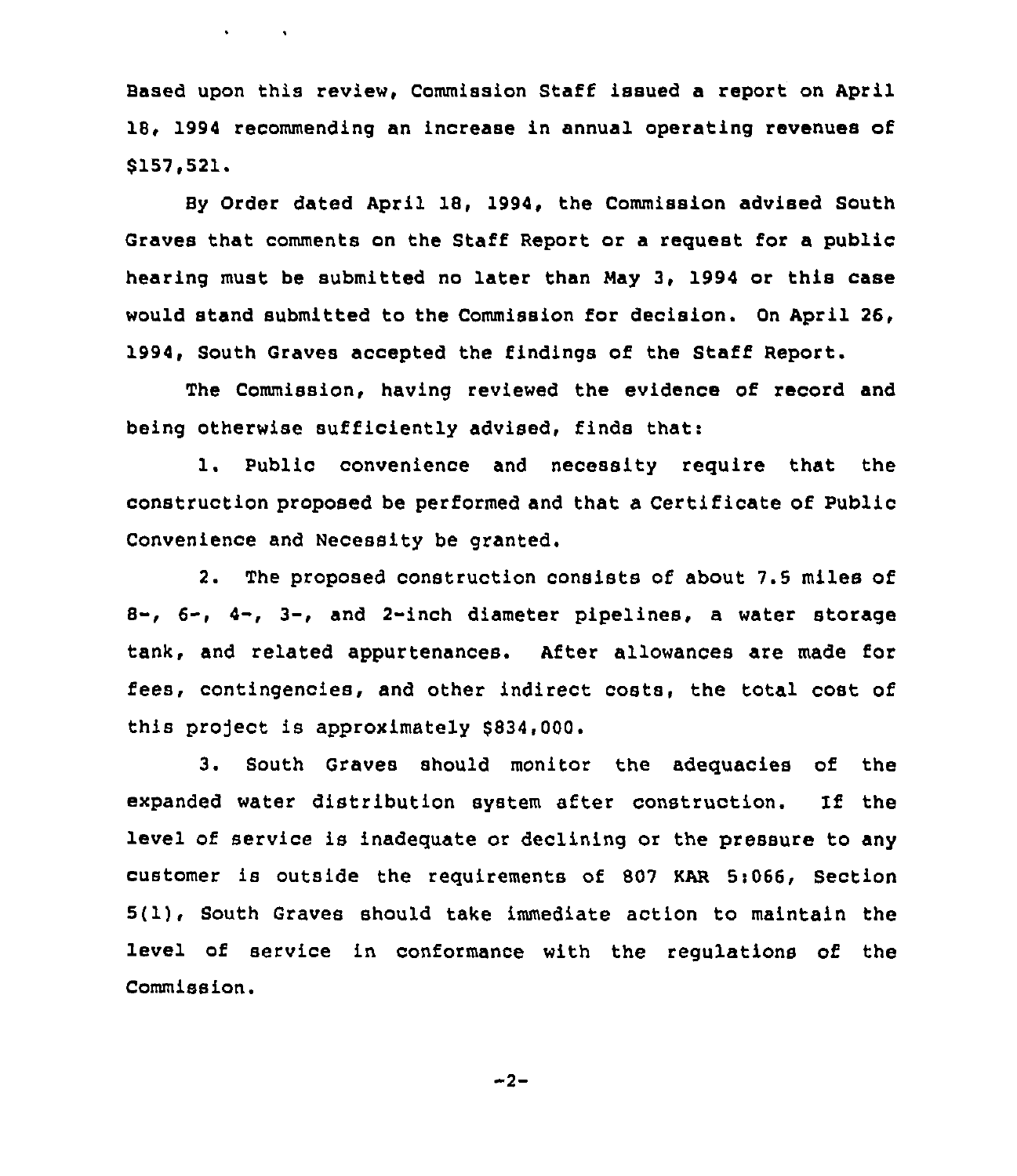4. South Graves should obtain approval from the Commission prior to performing any additional construction not expressly authorized by this Order.

5. Any deviation from the construction approved should be undertaken only with the prior approval of the Commission.

6. South Graves should furnish documentation of the total costs of this project including the cost of construction and all other capitalized costs (engineering, legal< administrative< etc.) within 60 days of the date that construction is substantially completed. Construction costs should be classified into appropriate plant accounts in accordance with the Uniform System of Accounts for Water Utilities prescribed by the Commission.

7. South Graves should require construction to be inspected under the general supervision of a professional engineer with a Kentucky registration in civil or mechanical engineering, to ensure that the construction work is done in accordance with the contract drawings and specifications and in conformance with the best practices of the construction trades involved in the project.

8. South Graves should furnish, within 60 days of the date of substantial completion of this construction, <sup>a</sup> copy of the "asbuilt" drawings and a signed statement of the Engineer that the construction has been satisfactorily completed in accordance with the contract plans and specifications.

9. The financing plan proposed by South Graves is for lawful objects within the corporate purpose of its utility operations, is necessary and appropriate for and consistent with the proper

 $-3-$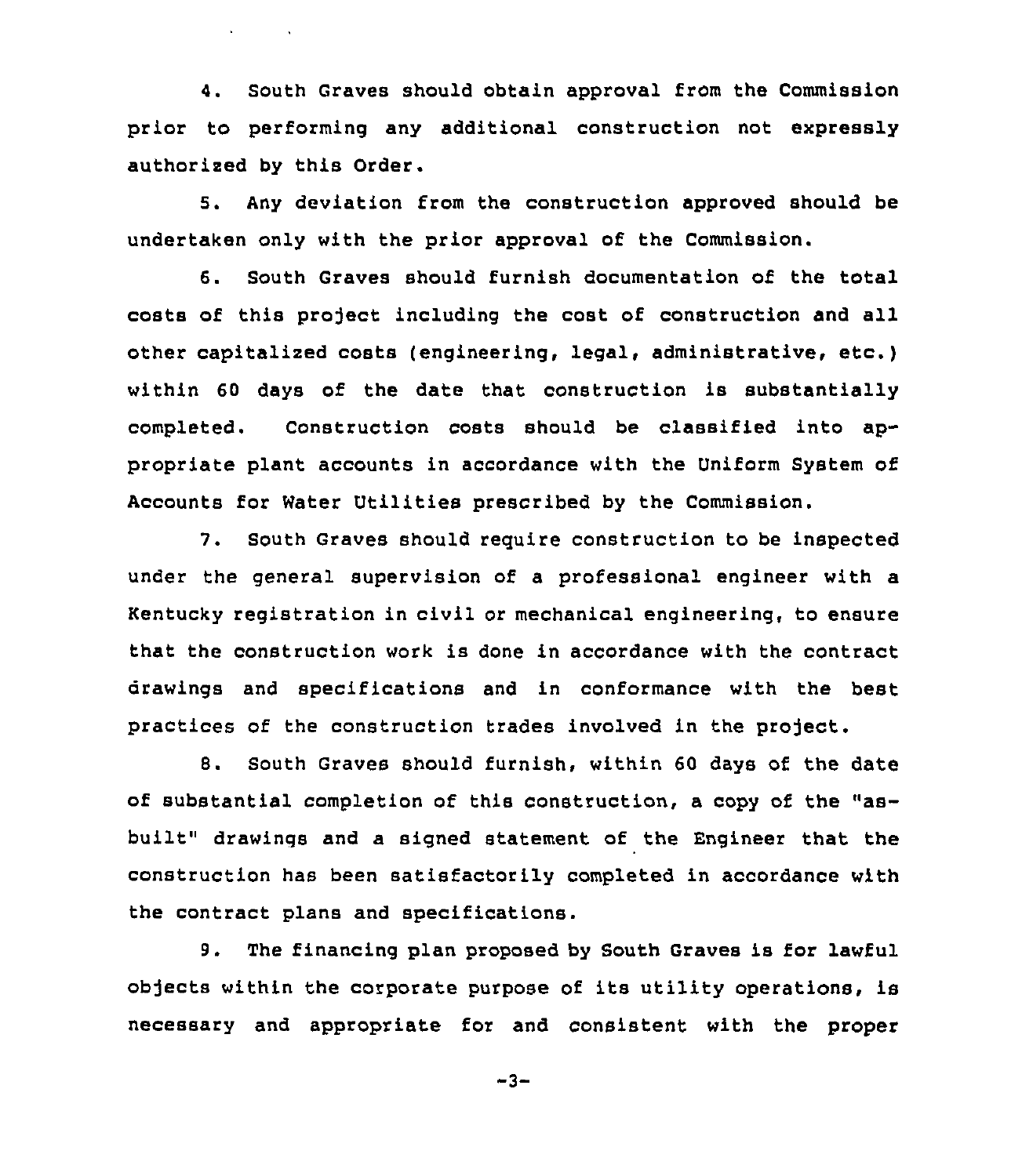performance of the utility's service to the public and will not impair its ability to perform that service, and is reasonably necessary and appropriate for such purpose. It should therefore be approved.

10. The engineering information indicates that South Graves is proposing to install one fire hydrant as part of this project. The Engineer has stated that this fire hydrant will be used only for draining the water storage tank for maintenance. Since other methods can be utilized for draining the tank, the fire hydrant should be deleted and more appropriate equipment installed.

11. The recommendations and findings presented in the Staff Report are supported by the evidence of record, are reasonable, and are hereby adopted as the findings of the Commission in this proceeding and incorporated by reference as if fully set out herein.

12. The rates in Appendix A, attached hereto and incorporated herein, are the fair, just, and reasonable rates for South Graves and will produce gross annual revenues of S296,739. These rates will allow South Graves sufficient revenues to meet its operating expenses and service its debt.

13. The rates proposed by South Graves would produce revenue greater than that found reasonable herein and should be denied.

IT IS THEREFORE ORDERED that:

1. South Graves be and it hereby is granted <sup>a</sup> Certificate of Public Convenience and Necessity to proceed with the proposed

 $-4-$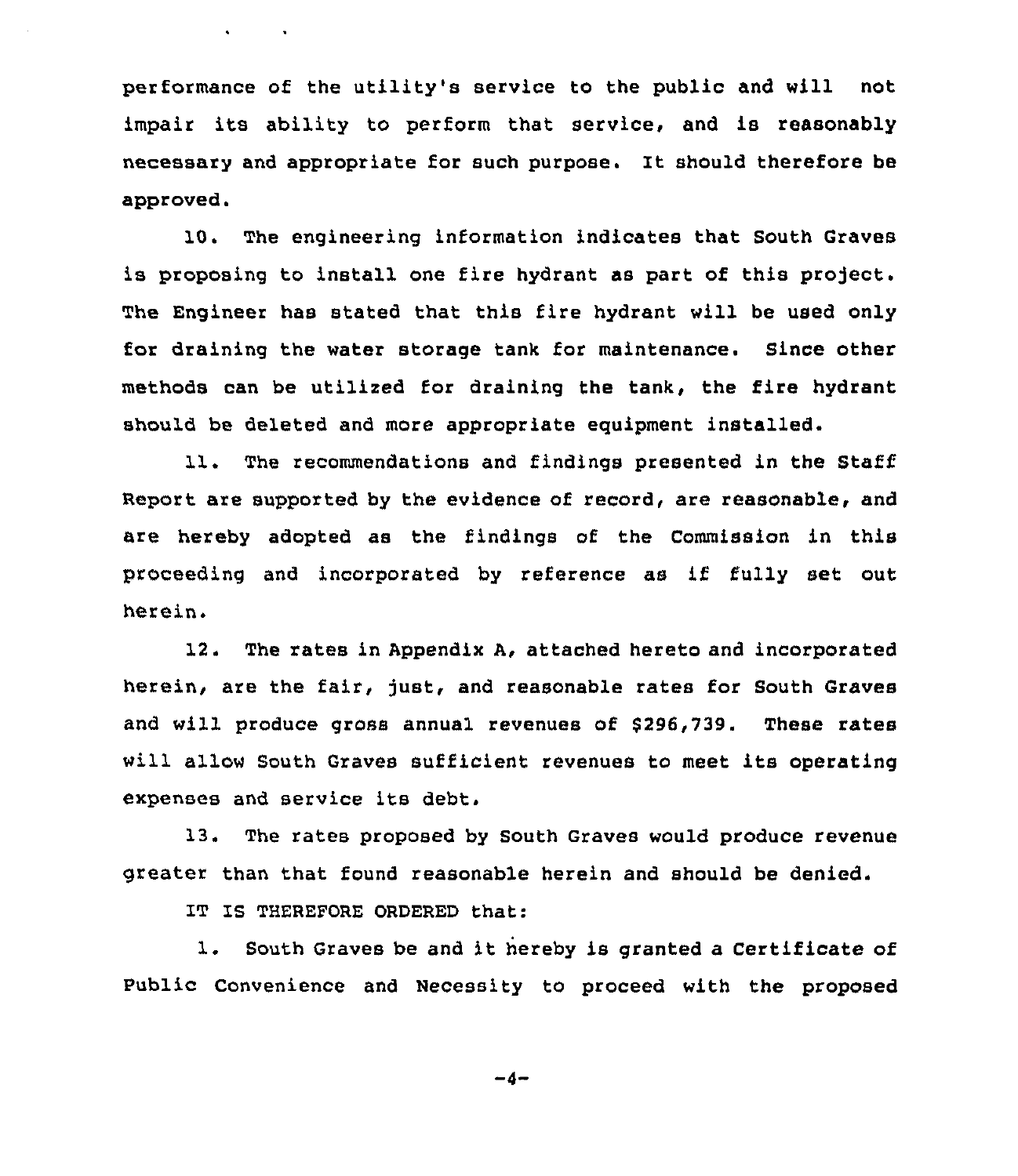construction project as set forth in the drawings and specifications of record herein on the condition that the proposed fire hydrant be deleted and service levels monitored and corrective action taken in accordance with Commission regulations.

2. South Graves' financing plan consisting of a \$834,000 loan from KIA is hereby approved. The financing herein approved shall be used only for the lawful purposes specified in South Graves' application.

3. The rates proposed by South Graves in its application are denied.

4. The rates in Appendix <sup>A</sup> are approved for service rendered by South Graves on and after the date of this Order.

5. Within 30 days of the date of this Order, South Graves shall file with the Commission its revised tariff setting out the rates approved herein.

6. South Graves shall comply with requirements contained in Findings <sup>3</sup> through 8.

Done at Frankfort, Kentucky, this 16th day of May, 1994.

PUBLIC SERVICE COMMISSION

tman ATTEST: Vilce ChSirmNt <sup>~</sup> '

Executive Director Commissione